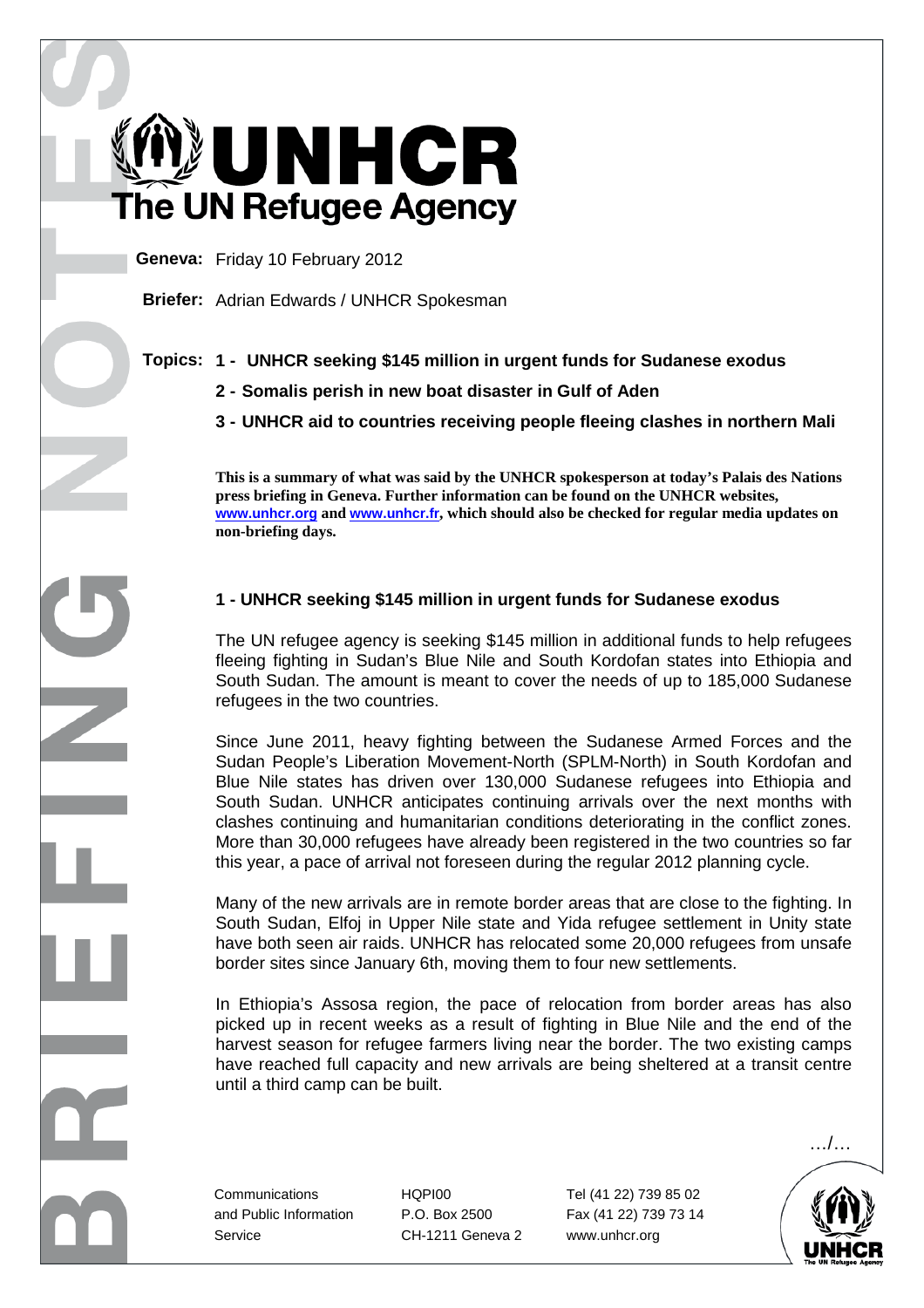…/…

In addition to urgent relocation from volatile border areas, UNHCR's emergency response includes the provision of basic relief items and services, registration and child protection. In December, the agency mounted a massive airlift to bring in supplies - tents, plastic sheets, jerry cans, kitchen sets, among others - to the refugees in South Sudan.

UNHCR will also use the funds to build and service additional refugee settlements, improve road access and preposition relief supplies ahead of the rainy season starting in April.

The \$145 million UNHCR is urgently seeking for this supplementary appeal is in addition to its regular 2012 budget of \$269.1 million for programmes in Ethiopia and South Sudan. UNHCR is also appealing directly to members of the pubic for donations via http://www.unhcr.org/sudan.

For further information on this topic, please contact: In Nairobi (UNHCR regional hub): Vivian Tan, mobile: +254 735 337 608 In Geneva: Adrian Edwards on mobile +41 79 557 9120 Fatoumata Lejeune-Kaba on mobile: +41 79 249 3483

## **2 - Somalis perish in new boat disaster in Gulf of Aden**

At least 11 people have drowned and another 34 are missing following a boat incident this week in the Gulf of Aden. Survivors found on Somali beaches on Wednesday evening explained that their boat, crewed by three smugglers and carrying 58 passengers, had set sail for Yemen last Saturday (04 February). Soon after departure, the boat's engine broke down. Without power, they were adrift for five days. The boat ultimately capsized on Wednesday in rough seas and bad weather.

Shocking details came to light yesterday (Thursday) as survivors recounted to local authorities and our partners how smugglers forced 22 passengers overboard soon after the engine failed.

UNHCR is deeply saddened by the tragic loss of life. Authorities in the Somali port town of Bossaso are investigating the incident and we hope that the perpetrators will be brought to justice.

So far, 11 bodies have been recovered on beaches around the village of Ceelaayo some 30 kilometers west of Bossaso. Locals also found 13 survivors, including two women and a teenage boy and girl. Our partners, in coordination with the local authorities, organized the transport of these people from the village of Qaw to Bossaso for medical treatment. Most of them are suffering from skin burns caused by fuel inside the boat.

Every year tens of thousands of Somalis and Ethiopians - fleeing violence, human rights abuses and poverty in the Horn of Africa - pay smugglers to ferry them across the Gulf of Aden to Yemen. Many never make it, as the boats capsize or smugglers

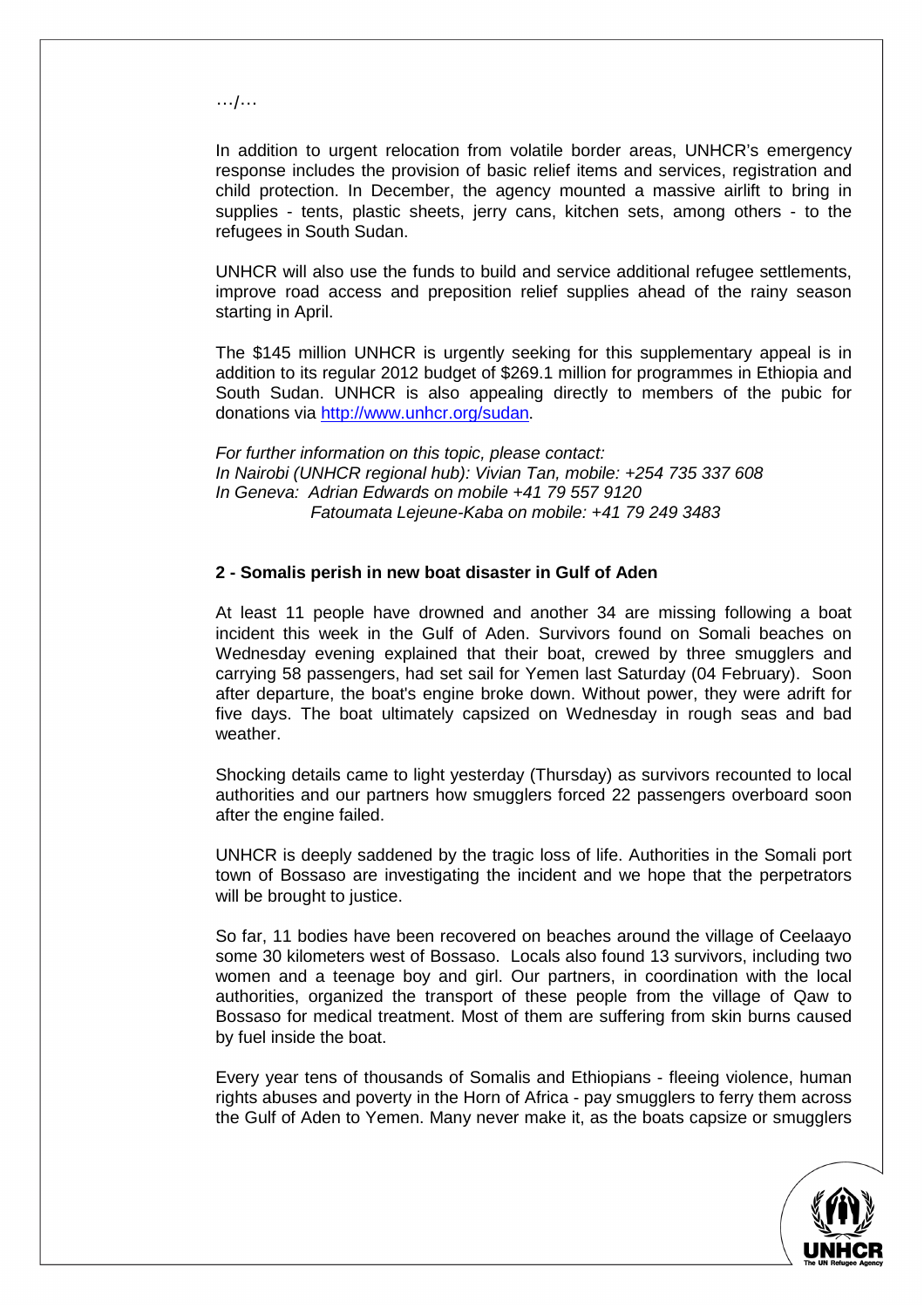…/…

beat some of the passengers to death, force them overboard, or disembark people too far from shores.

To alert people planning to cross the Red Sea or the Gulf of Aden, UNHCR teamed up in 2009 with the International Organization for Migration (IOM) and other partners to spread awareness about the dangers. But people still keep making the perilous crossing.

Despite growing instability and worsening security in Yemen, a record 103,000 refugees, asylum seekers and migrants from the Horn of Africa made the journey across the Gulf of Aden and the Red Sea in 2011.

For further information on this topic, please contact: In Kenya, UNHCR Somalia Office: Andy Needham on mobile +254 733 120 931 In Geneva: Andrej Mahecic on mobile +41 79 200 7617

## **3 - UNHCR aid to countries receiving people fleeing clashes in northern Mali**

UNHCR is stepping up its response to the Mali crisis with aid shipments by air and road to neighbouring countries for thousands of people fleeing clashes between Tuareg rebels and the Malian army. The first of four scheduled cargo flights landed in Nema, Mauritania today at 07:18 am local time with 300 tents.

UNHCR has initially purchased 1,200 tents for Mauritania, another 2,000 for Niger and 500 for Burkina Faso. These will be flown from our stockpiles in Cameroon and Ghana to address the critical shelter needs in influx areas. Trucks will also be transporting basic relief items such as sleeping mats, blankets, jerrycans, mosquito nets, kitchen sets. Two trucks carrying 40 tons of aid are currently on the way from Accra to Niger where they are due to arrive by the middle of next week

Meanwhile, at Mauritania's Fassala border crossing with Mali, the Mauritanian authorities and UNHCR are working around the clock to provide the refugees with food, clean water and shelter. UNHCR has already sent several convoys of food and aid items, with distribution of a 15-day food ration being carried out by the local authorities.

Most of the 10,887 Malian refugees in Mauritania are Tuareg, many of whom are fleeing from nearby Léré. The Mauritanian authorities have identified a potential camp site in M'Bera, 50km from the border, and plan with UNHCR to move the refugees to the new location. The same site had hosted around 30,000 Malian refugees in the 1990s when there were also clashes between Tuareg rebels and the Malian army.

In Niger, yesterday, our emergency team interviewed a group of Malian refugees in Sinegodar area some 278 km, northeast of the capital Niamey. Refugees told us that their hometown in Anderamboukane is now empty. They say that the population fled from the Malian border town following a 26 January attack by rebels